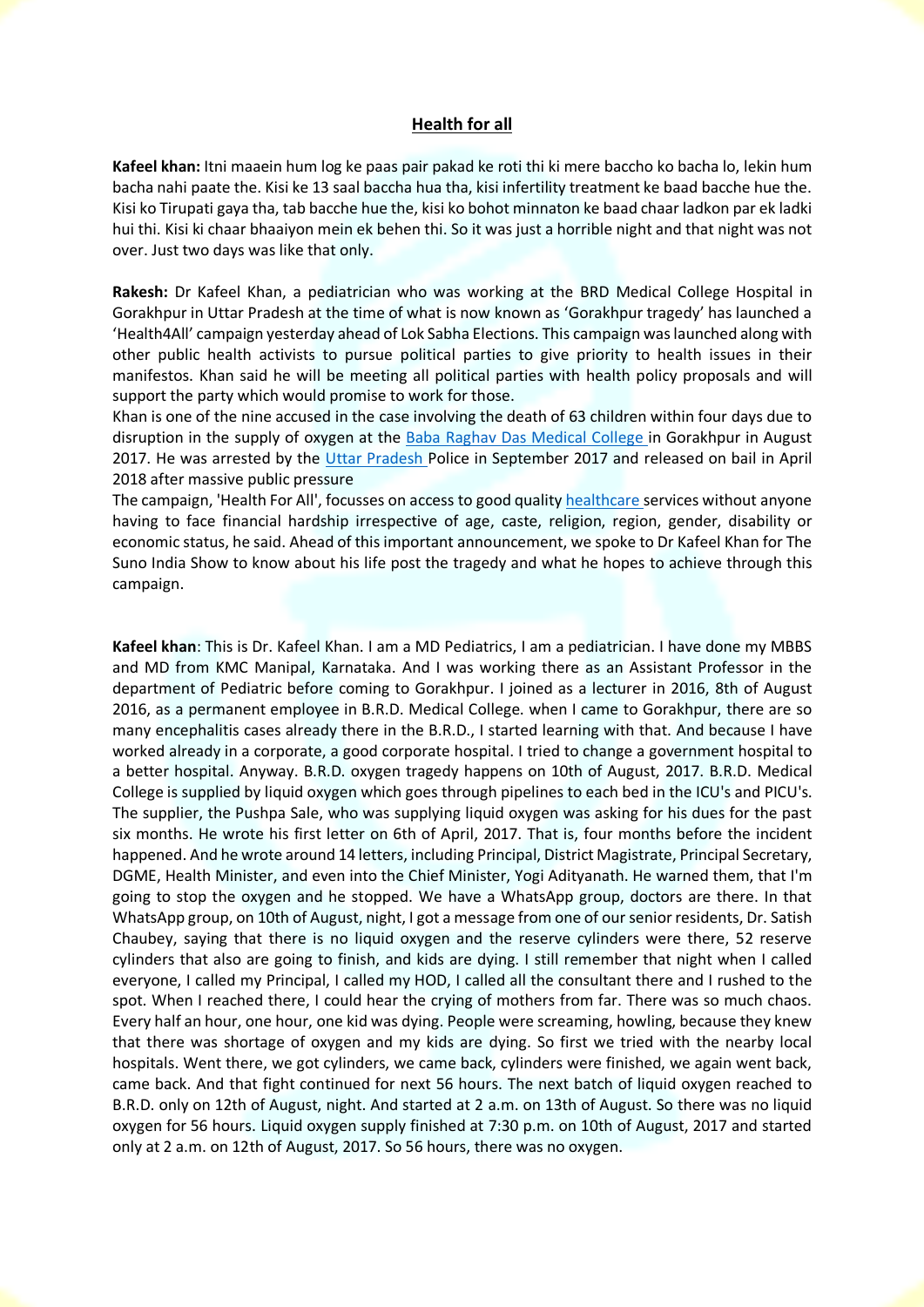Itni maaein hum log ke paas pair pakad ke roti thi ki mere baccho ko bacha lo, lekin hum bacha nahi paate the. Kisi ke 13 saal baccha hua tha, kisi infertility treatment ke baad bacche hue the. Kisi ko Tirupati gaya tha, tab bacche hue the, kisi ko bohot minnaton ke baad chaar ladkon par ek ladki hui thi. Kisi ki chaar bhaaiyon mein ek behen thi. So it was just a horrible night and that night was not over. Just two days was like that only.

**Rakesh**: For Dr Kafeel Khan, the 9 months in the jail were one of the worst. Not only was his reputation in shambles, he says, he also missed out on watching his daughter grow.

**Kafeel khan**: So, those nine months were really worst, but not only for mine, but my whole family. My daughter was just small when I left her, and when I came back, she was running. As a pediatrician, jab hum log pediatrics karte the, toh my teacher used to told me, you will learn the milestone when your daughter started walking, when your daughter started running, when you will become a father. And when that time came, I was in jail. When I left her, she couldn't, you know, walk. When I came back, she was running. She used to call me Papa but she doesn't know what this Papa means. Anyway. That was...my mother, when I came out and she started crying, I told her, at least you've got your son back. Vo roti rahi, aa, mere kaleje lag ja, aa mere gale lag ja. Aa mere dil mein sama ja. Maine us se kaha, kam se kam aapko apna baccha toh wapis mil gaya hai. There are seventy families who are still, after two years, they are waiting for justice. Judiciary is one thing you always believe, and you have faith, but the same judiciary didn't hear my plea for nine months. But when Manish Bhandari got bail, that time, we decided, my whole family decided that enough is enough. People should know the truth. And then I wrote a ten page letter from the jail. And then came out as a, I even didn't expect that the social media storm will give, will help me to get the bail. 18th of April I wrote the letter, and I got the bail on 25th of April. That is one I am, when I came out of jail, there are thousands of people waiting for me. Including those parents who lost their kids. And that was one surprise for me. Because no...nine months, nobody came. Nau maheene koi milne nahi aata tha. Wahi mooli ki sabzi, patli daal kha ke zindagi guzaari. Phir poori duniya se phone aane lagein, puri India se aane lage. And then things started changing. Par ladai shayad khatam nahin hui thi.

**Rakesh**: When Dr Kafeel was released from jail, he became a symbol of what is ailing the public health system.Breaking away from the shambles of victimhood, Dr Kafeel spent months after his release from the jail traveling across the country and understanding the health system.

**Kafeel khan**: Anyway, then I, then people started calling me, come to Kerala, come to Mumbai, come to Hyderabad, come to Ahemdabad. And I started going everywhere. I started meeting people, and as I started seeing the health system, how contrast our system is in India. Toh then I realized ki B.R.D. Medical College, B.R.D. oxygen tragedy is just the example of our health system, which is already in shambles. Already broken. Aur, corruption is involved everywhere. So we started talking about how to improve our health system.

you imagine that health, facility of health is given as a right since Independence, solid 75 years. Those people have thought about that. But our leaders are not thinking in that way. They are thinking about teen talak, halala, four marriages, Ram Mandir. But these are not the real issue. The real issue of any community, either Dalits, either OBCs, either they are you know, backward class or Muslims, or any minorities, anyone. Roti kapda makaan. The basic three things. Us se aage jaaoge toh health, employment and education. So we met a lot of health activists. It's non-political. We made a team of health activists. And we are making a health for all policy, a proposal. The main demand will be that they should increase the GDP, the percent of GDP but from 1.2 to 2.5%. At least 2.5. The whole world is using around 6-8%. And access to the good quality health facility, irrespective of caste, irrespective of religion, irrespective of gender, irrespective of geographical State, irrespective of your socioeconomic status. Free consultation, free medicine, free diagnostic facilities, free emergency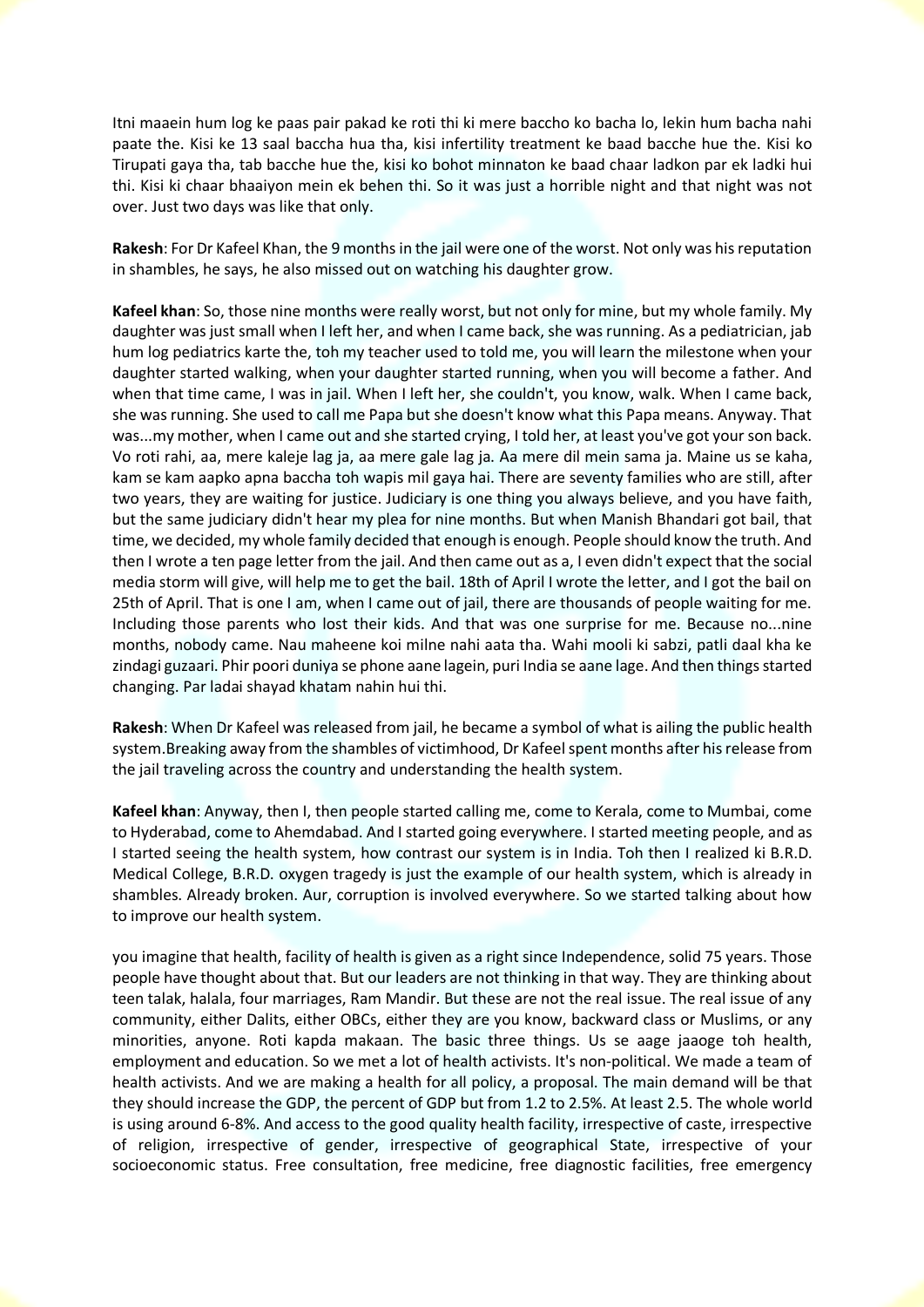services. And that goes to all village level. Make medical college to all parliamentary constituency. Out of 543 MPs, they should have one medical college. Why there is 50 medical college in Karnataka, and there is only 10-20 medical college in Uttar Pradesh? When you have big population of 20 crore here. So these discrepancies has to remove by making new, opening new medical colleges, by filling all these vacancies, by really have a vision to improve this health system. GST rate when we are putting 18% to the OPD drugs, that is too much. For poor patient to buy 300 rupees medicine for cough and cold, and forget about the hypertension, diabetes and carcenoma drugs. New technologies, we have to accept that new technologies, new medical terminologies, all the researches are going outside India. US, UK, Germany. And they made machines, and when we import them, we put 18% GST. So these all big hospitals, they get. They buy. But when you talk about the village, and when you go to Gorakhpur and you go to any other, they can't buy 5 lakh machine, so they use the old machine. So we have to cut GST rate to these medical technology equipment. We have to cut GST rate on insurance policies, that is 18%. And if you talk about really Pradhanmantri Swasthya Bima Yojna, give money. Don't talk only jumla like this, ki I will give this. So that's my aim. We'll make a health policy and we'll go to all political party, and we'll give them proposal. Whichever party will include in their manifesto, we'll support them. That's all.

**Rakesh**: Other demands of the campaign includes: Doubling total Health budget to Rs 1.5 Lks Cr/every yr for the next 5 years;Filling all the 1.5 Lks existing vacancies and create new jobs every year; Regularize NHM employees ,Equal pay for equal work ,social security for them; ASHA workers to get 20000/m and Aganwadi workers to get 15000/m minimum salary.

**Rakesh**: What do you think really needs to happen for public health, for such a serious topic like public health to actually become a point for contention j

**Kafeel khan**: People awareness. See, jab bhi election aata hai toh kuchh aise mudde jod diye jaate hain ki people jo hai vo bhool jaate hain basic mudde ko. Maine aapko bataya na the basic mudde jo hain vo roti, kapda, makaan, education, health and employment hain. Aaj employment hai nahi, education hai nahin. Agar hum aware honge, toh aisa nahin hai ki vo usko sahi karenge. Aur voh nahin bhi aayenge. Aapko Gorakhpur ka example hi dekh lijiye. BRD oxygen tragedy ke baad jis jis gaaun se ek bacche ki bhi maut hui hai, us pure gaun ne Yogi ko kabhi vote nahi diya. Aur Yogi ji Lok Sabha ke election mein bi-pool mein haar gaye, jo 30 saal se nahi hare the. 30 years, he never lost. But he lost this time because the, jis ghar se bhi ek baccha mara tha, pure gaun ne vote de diya. Humne aware hona chahiye ki koi bhi political parties ho, vo gumrah na kar sake. Baat sirf BJP ki nahin hai, baat kisi bhi political party ki hai. Vo us cheez ko sahi nahi karna chahiye, kyunki vo gareebo se jude hue mudde hain. Aapko bata doon ki Gorakhpur mein encephalitis se 25 saal mein 25,000 bacche mar chuke hain. Aur 1 lakh se zyada apahij ho chuke hain. Toh aisa nahin hai. Yogi toh, BJP government toh abhi aayi hai. Us se pehle bhi bohot se government thi, kya kar liya unhone? Health system ko sudhaarne ke liye aapke paas vision hona chahiye. Aapke paas vo badi soch honi chahiye. Aap sirf baatein karke, ki hum usko sudhaar denge, toh nahin hoga. Logon mein is baat ko awareness hona chahiye, ki hamara jo primary health system hai, jo basic backbone hota hai, usmein koi facility hi nahin hai. Aapke medical colleges ya phir jo district hospitals hote hain, vahaan tak aate aate bacche ki haalat itni kharaab ho jaati hai, ki achhe se achha doctor bhi use na theek kar paaye. Accha, middle class ke saath kya hai India mein, middle class jo voter hai, vo abhi bhi private health sector pe ja raha hai. Aapko ek data bata doon. private sector consists of 58% of hospital in the country and 81% of doctors. 81% doctors private hospital mein kaam kar rahe hain. Ab middle class family ke paas, jab uska baccha beemar hota hai, ya khud kabhi beemar hota hai, toh vo private doctor ke paas chala jata hai, vo apne primary health system ki baat hi nahin karta. Par jo hamare 70% population jo gaaun mein reh rahi hai, vo mar rahi hai. Aur uski koi dhyaan isliye nahin deta hai kyunki vo jab chunaav aayega, toh unko jaati mein baat diya jaayega. Tum Dalit ho, tum Yadav ho, tum ho Bhumiyaar, tum mujhe vote do, tum mujhe vote do. Aur vo bechaare itne masoom hote hain, unki liye bechaaron ki roti-kapda-makaan mein hi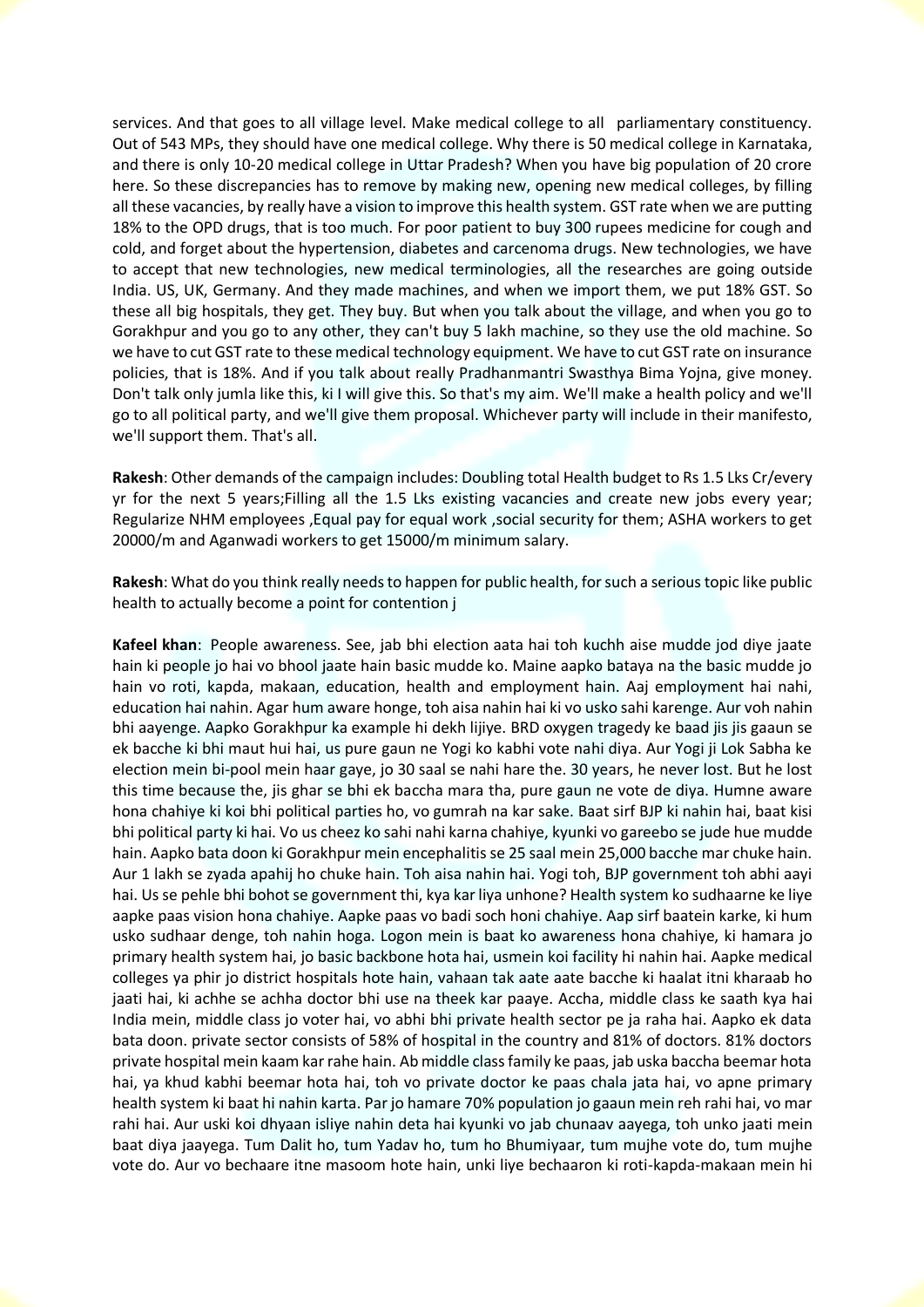guzar jaati hai, vo bechare usmein hi chale jaate hain, ki shayad yeh jo hamaare rehnuma hain, yeh baat keh rahe hain,yeh bade hoke humein karein. Hamara saath denge, hamare liye kuchh karenge. Aur jeetne ke baad chahe koi bhi party hoti hai, vo vaade bhool jaate hain. Toh shayad, agar health system ko improve karna hai, toh humein khud apne andar awareness palni padegi. Humein gaungaun jaake logon ko batana padega, aapko yakin nahi hoga, ki vaccination se agar, matlab jab main, 12 saal main Karnataka mein raha, maine tetanus aur depteria ke patient kabhi dekhe hi nahin. Aur aap UP aa jaiye, uski vaccine hai, uska 100% vaccination hai uska. Phir bhi jo hai, yahaan pe vaccine karate hi nahin hai. Ab aap aise example dekho. Japanese encephalitis ka vaccine jo hai, picchle 25 saal se WHO de raha hai UP ko. Phir bhi picchle saal bhi kareeb kareeb jo hai, mere khayal se, 150 bacche kareeb mar gaye, Japanese encephalitis se. Toh jo bacche mare hain, Japanese encephalitis is caused my mosquito. Ab machhar ye kaise pehchanega ki yeh gareeb ka baccha hai ya yeh ameer ka baccha hai? Ab saare bacche mare gareeb ke. Toh ameer ke bacche ko Japanese encephalitis kyun nahi hota hai? Kyunki gareeb ka baccha immunisation ke liye sarkar pe depend hai. Toh agar aap mujhse poochhengi ki health system kaise improve kiya jaaye, toh humein awareness phailani padegi, that is most important thing. Humein apne primary health center jo backbone hai unko theek karna padega. Aur humein ek bada vision lekar aana padega. Ek Health Minister aisa hona chahiye jisko health ki knowledge toh ho. Ab aap Ashutosh Tandon se aap poochh lijiye ki Japanese encephalitis aur encephalitis mein kya difference hai, voh bata hi nahin paayenge. Mujhe yaad hai jab BRD mein ek baar ek health minister aaye the. Unhone, Health Minister! Union Health Minister. Unhone ek bayaan diya ki main Japanese encephalitis ko polio ki tarah khatam kar dunga. Toh is tarah ke bayaano unko pata hi nahin hai, ki Japanese encephalitis kya hota hai, dengue kya hota hai. Toh humein awareness ke saath-saath, jisko baitha rahe ho post pe, uske baare mein bhi sochna hai. Aur sirf aur sirf voting aur political usse nahin lena hai. Gaun mein jaake, the poor should get the best treatment. And health facilities should be not on the basis of caste, religion, gender and any socioeconomic status. Everybody should have access of good quality health, irrespective caste or religion.

**Rakesh**: In a few weeks' time voting will begin, what is your message to people who will go out to vote

**Kafeel khan**: I would like to tell everyone who is going to vote, please be sensible when we vote. I'm not asking for vote for one party. Just don't deviate yourself with the all those non-issue. Like teen talak, halala, Ram Mandir. All these issues will be there always, but the basic issue will be your health, your farmers' issue, your employment. Whichever party you think that yes, they are determined to do good, and they can do it, like that Kejriwal's mohalla clinic in Delhi, like your farmers' issues they have tackled in Telangana by KCR. So like that if somebody comes with a really determination, you go ahead with that and make that party and change this regime.

I want you to ask me, who are the real culprit? When High Court has given you a clean chit, High Court has said that Kafeel has not, no evidence against him for medical negligence, no evidence against him for corruption, he has got cylinders. So who are the real culprits? And why they are still roaming? I demand Yogi Adityanath ji to sack, fire these two, Ashutosh Tandon and Siddharth Nath Singh as the Health Minister. Start an independent inquiry by outside Uttar Pradesh by a retired Supreme Court judge or a CBI inquiry, and give compensation to all 70 family,

**Rakesh**: Dr Kafeel had filed an RTI on the BRD Medical College tragedy. He says the response from UP government states and accepts that "there was a shortage of liquid oxygen for 54 hours in the hospital on August 10, 11, 12, 2017 and Dr Kafeel Khan indeed arranged jumbo oxygen cylinders to save dying kids". He has also demanded a CBI probe into the tragedy which claimed the lives of 63 children and to transfer the case out of Uttar Pradesh as those responsible for the "massacre are still at helm and they only are heading the current inquiry". He said he will either approach the High Court with a review petition about his case or the **Supreme Court** against his suspension.